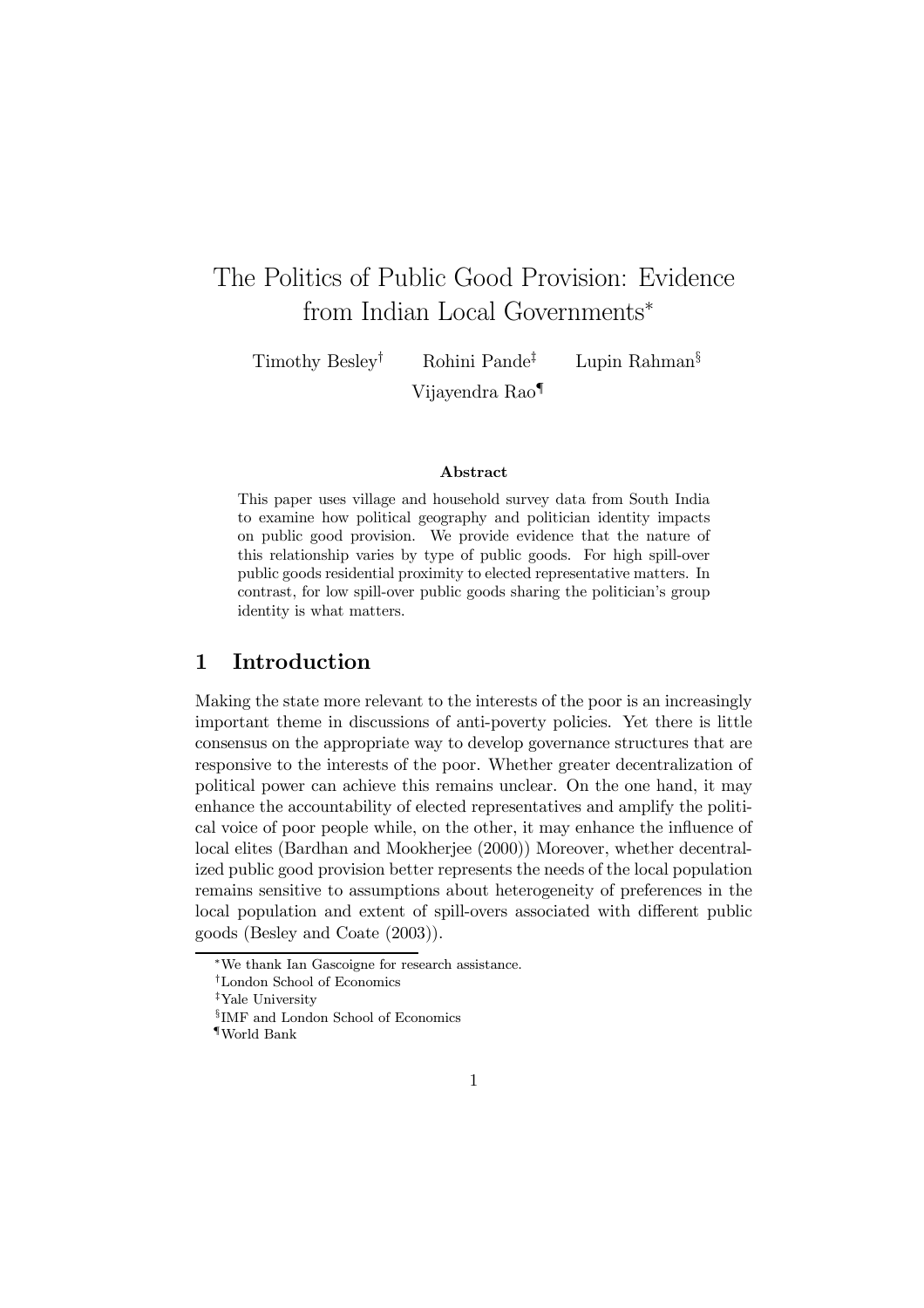This paper uses survey data on village governments in South India to provide some evidence on these issues. In India, a 1993 constitutional amendment made a three-tier elected local government obligatory throughout the country.<sup>1</sup> Our focus is on the lowest tier of this local self-government. This is a popularly elected village council — the Gram Panchayat (from now on, GP). The constitutional amendment also required state governments to delegate certain policy-making powers to these local governments. The specific choice of these policies was left up to states. States have typically delegated responsibility for the construction and maintenance of village public goods and beneficiary selection for various central and state-funded welfare schemes to these bodies (see Chaudhuri (2003) for an overview of the diverse experience of Indian states).

The Indian decentralization experiment is unique on many fronts  $-$  of main interest to us are the facts that it mandated political representation via reservation for socially and economically disadvantaged groups and gave representatives elected by villagers decision-making power over an array of village-level public goods.<sup>2</sup>

We focus on reservation for the post of the head of the GP in favor of scheduled castes/scheduled tribes (SC/ST). SC/STs include castes and tribes which have historically suffered economic and social discrimination.<sup>3</sup> In GPs where the post is reserved for SC/STs only SC/ST individuals can stand for election. The composition of the electorate is unaffected by political reservation.

Previous work on political reservation suggests that political reservation for a group leads to a higher incidence of policies preferred by and/or targeted towards that group (see Pande (2003) for state-level evidence in the case of SC/ST, and Chattopadhyay and Duflo (2002) for village-level evidence in the case of women). Our contribution is to point to the importance of public good technology and political geography in shaping the policy impact of political reservation.

The head has the ability to shape resource allocation, and hence may do so in a direction that favors his own village. How village members benefit from this depends on the technology of the public good. With high spill-over public goods such as the access road to a village or an overhead tank for water, the whole village benefits. However, for low spill-over goods such as

 $1$ <sup>1</sup>The three tiers are defined at different administrative levels with the village being the lowest, then the block and finally the district.

<sup>2</sup>As expenditure levels of village governments are largely set by state governments our main focus is on distribution.

<sup>3</sup>see Pande (2003) for a description of which castes/tribes belong to these categories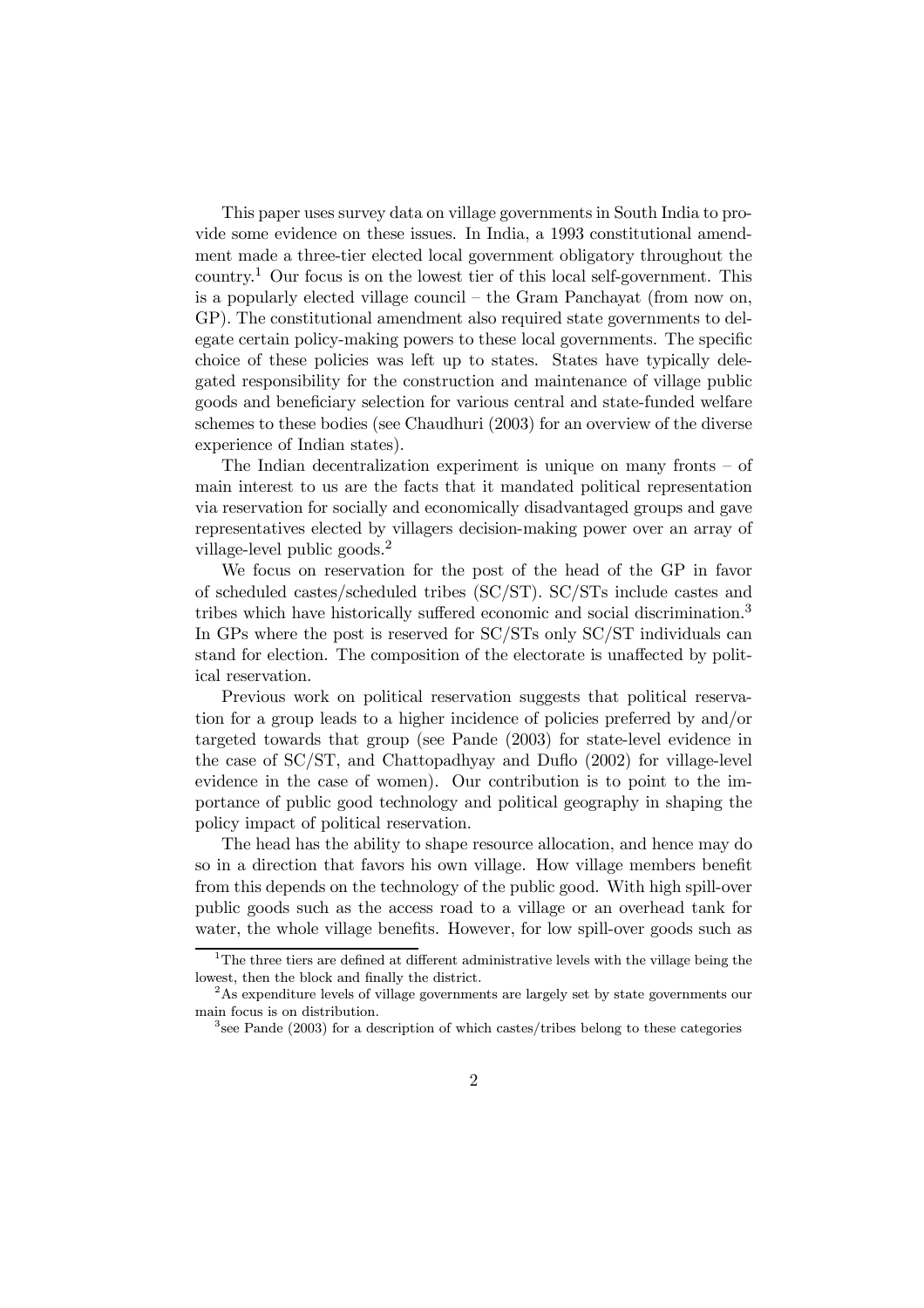programs targeted towards specific groups within the villages, it is less clear. We may expect this to depend on the underlying preferences and sympathies of the head.

Our analysis incorporates insights from the local public finance literature — this concerns the allocation of public spending across geographical units within a polity. In the well-known Weingast, Shepsle, Johnsen (1980) model, the problem is to allocate pure local public goods to a variety of districts, each of whose interest is represented by a legislator. They propose that resource allocation will obey a "norm of universalism" in which each district gets what they want as long as all other districts are allowed to do the same. In their model, there is excessive spending, but the allocation is equal. This contrasts with agenda setting models of resource allocation where the propose is able to get an advantage in getting his/her preferred outcome (see Romer and Rosenthal (1978)) or a minimum winning coalition model in which the winning group is able to get an outcome that it favors (see Baron (1993)). Our findings suggest that agenda setting models can better explain public good allocation in South Indian villages.

This paper fits into a wider literature studying the social and political context of public spending. A variety of studies place weight on the relationship between heterogeneity and public goods provision — see, for example, Alesina, Baqir and Easterly (1999) and Miguel and Gugerty (2002). It is also related to the large literature on political determinants of resource allocation, see for example, Knight (2003).

The remainder of the paper is organized as follows. In the next section, we describe the institutional setting. In section three, we discuss a simple model which motivates our results. Section four we describe our survey and present results. Section five concludes.

## 2 Institutional background

The GP is the lowest tier of local self-government in India and is a popularly elected village council. Depending on village population, a GP may cover between 1 and 5 revenue villages. Every GP consists of up to twenty wards.<sup>4</sup> Elections are at the ward-level, and the elected ward members constitute the GP council. The head of this council is the Pradhan.<sup>5</sup>

The 73rd constitutional amendment mandated political reservation in

 ${}^{4}$ For our sample states the population per ward varies between 300 and 800.

<sup>&</sup>lt;sup>5</sup>In Andhra Pradesh and Tamil Nadu the Pradhan is directly elected, while in Karnataka he/she is nominated from the pool of elected ward members.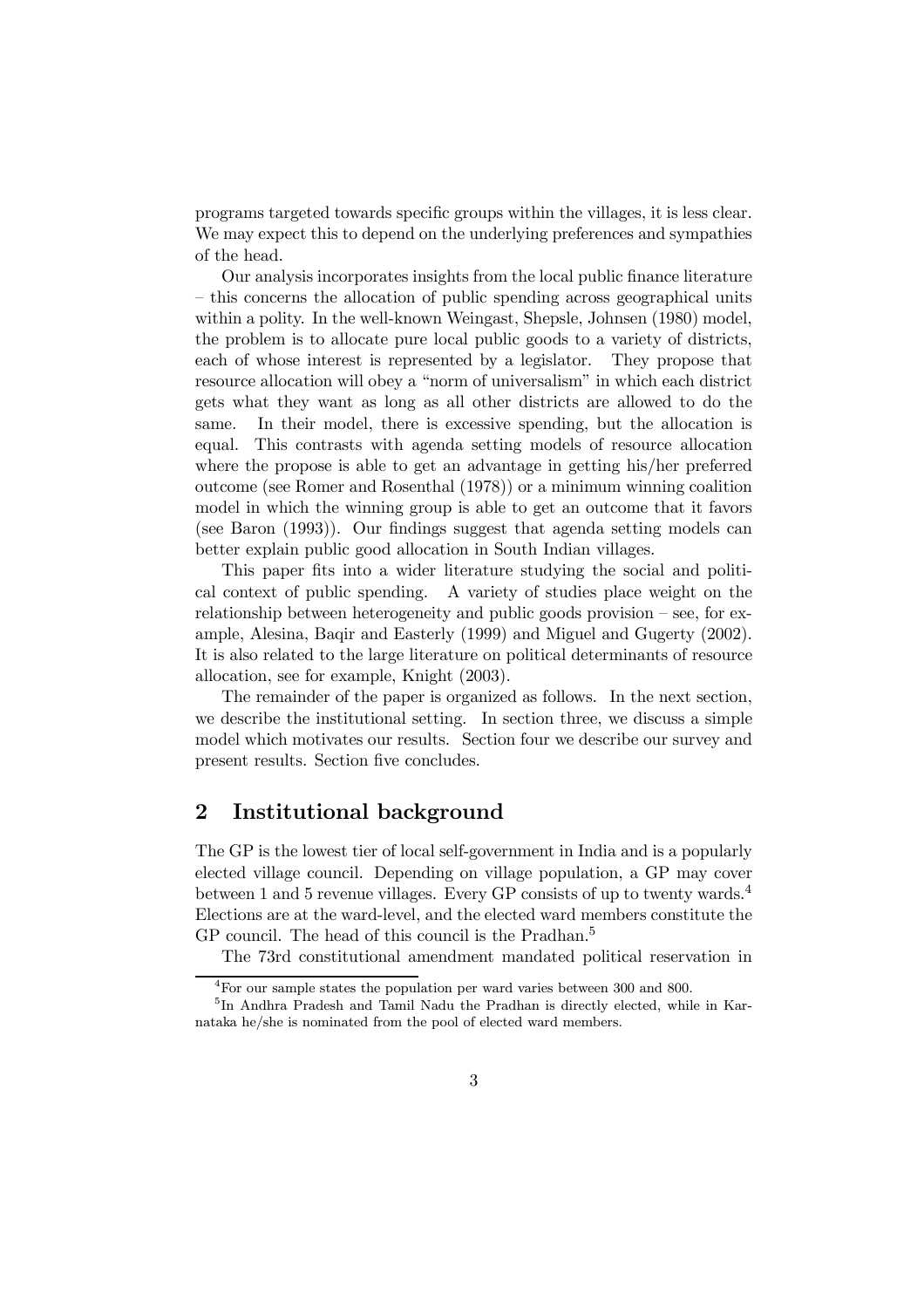favor of SC/ST for the Pradhan position, and required that the extent of such reservation in a state reflect the SC/ST population share in that state. The amendment also required that no GP be reserved for the same group for two consecutive elections. The choice of which GPs to reserve was left to individual states. Typically, the same fraction of GPs are reserved in every district in a state.

A GP has responsibilities of civic administration with limited independent taxation powers.<sup>6</sup> While the ambit of GP policy influence varies across Indian states GPs typically perform (at least) two distinct policy tasks. The first is beneficiary selection for central and state welfare schemes. These are schemes which provide beneficiary households with funds to acquire household public goods such as housing and private electricity and water supply. Eligibility for these schemes is usually restricted to households below the official poverty line. In addition, most schemes require that a minimum fraction of beneficiaries be SC/ST. The second area of GP policy activism is the construction and maintenance of village public goods such as streetlights, roads and drains. The GP decides the distribution of these public goods within the village, and the quality of such public good provision.<sup>7</sup>

Panchayat legislation requires that the Pradhan consult with villagers (via village meetings) and ward members in deciding the choice of beneficiaries and allocation of public goods. However, final decision-making powers in a GP are vested with the Pradhan.

# 3 Theory

We start with a theoretical model which is intended to think through the issues.<sup>8</sup> Consider a GP comprising of two villages indexed  $j \in \{1, 2\}$ . Each village has two caste groups indexed  $k \in \{s, n\}$ , where s denotes the SC/ST group and n the non SC/ST group. The share of group s in village j is  $\pi^{j}$ .

For simplicity, assume a single public good is provided to each group within a village. Let  $g_k^j \in [0, G]$  denote the level of public good provision for caste  $k$  in village  $j$ . This public good may have positive spill-overs for villagers belonging to the other caste group,  $-k$ . Hence individuals (potentially) care about the level of public goods provided to both caste groups in a village. Specifically:

 $6$ On average, roughly 10 percent of a GP's total revenue come from own revenues with the remainder consisting of transfers from higher levels of government.

 $7$ Schedule XI of the Constitution defines the functional items for which states may devolve responsibility to Panchayats.

 ${}^{8}$ The model is very similar in many respects to Besley and Coate (2003).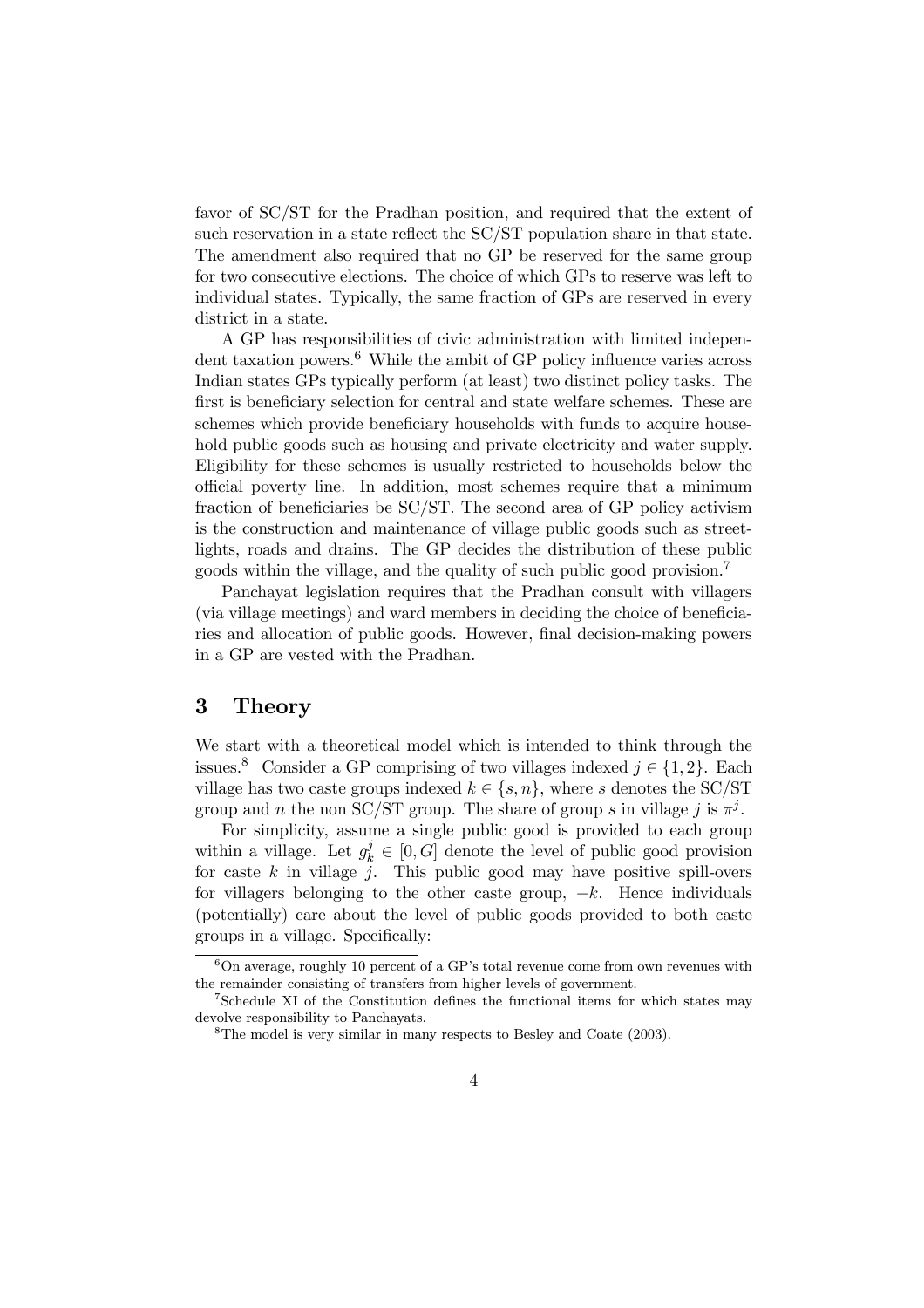$$
V_k^j\left(g_k^j,g_{-k}^j\right) = \log(g_k^j) + \lambda \log(g_{-k}^j) + y_k^j
$$

 $\lambda \geq 0$  measures the extent of spill-overs in public good provision. Private goods are captured in the term  $y_k^j$ . If  $\lambda = 1$ , then it is a pure village-level public good, while if  $\lambda = 0$ , then the good only benefits the group to whom it is provided.

Public goods are funded from a fixed pot of tax revenue,  $T$ . We normalize the price of public good provision to one. Thus, the budget constraint is:

$$
g_s^1 + g_s^2 + g_n^1 + g_n^2 = T.
$$

Group-wise allocation of public goods is determined by elected GP representatives. Each village elects one villager as representative, one of whom is the Pradhan. We adopt the convention that village one is the Pradhan's village, that is it has the Pradhan as the representative. The GP is reserved if only SC/ST individuals can run for election in village 1. For expositional ease we assume that, absent reservation, SC/ST individuals never run for election.<sup>9</sup> We do not explicitly model the decision making procedure but assume that it maximizes a weighted sum of the utility of the two representatives where a weight  $\mu > 1/2$  is applied to the utility of the Pradhan. Let  $\ell(j) \in \{s, n\}$  be the type of the Panchayat representative in village j. Then, the public good allocation will solve:

$$
\mu V_{\ell(1)}^1 \left( g_{\ell(1)}^1, g_{-\ell(1)}^1 \right) + (1 - \mu) V_{\ell(2)}^2 \left( g_{\ell(2)}^2, g_{-\ell(2)}^2 \right)
$$
  
subject to  

$$
g_s^1 + g_s^2 + g_n^1 + g_n^2 = T
$$

It is easy to check that the solution to this is:

$$
g_{\ell(1)}^1 = \frac{\mu}{1+\lambda}T \qquad \qquad g_{-\ell(1)}^1 = \frac{\mu\lambda}{1+\lambda}T g_{\ell(2)}^2 = \frac{(1-\mu)}{1+\lambda}T \qquad \qquad g_{-\ell(2)}^2 = \frac{(1-\mu)\lambda}{1+\lambda}T.
$$

Thus the village/caste group allocation depends on the decision-making process as represented by  $\mu$  and the extent of spill-overs in public good provision as represented by  $\lambda$ . Comparison of the public good level across groups yields the following empirically testable predictions.

<sup>&</sup>lt;sup>9</sup>This assumption is in line with reality – Chattopadhyay and Duflo  $(2003)$  show that this can be explained by the minority group having higher costs of running for election, while Pande (2003) shows that this can also be explained by inadequate minority representation in political parties.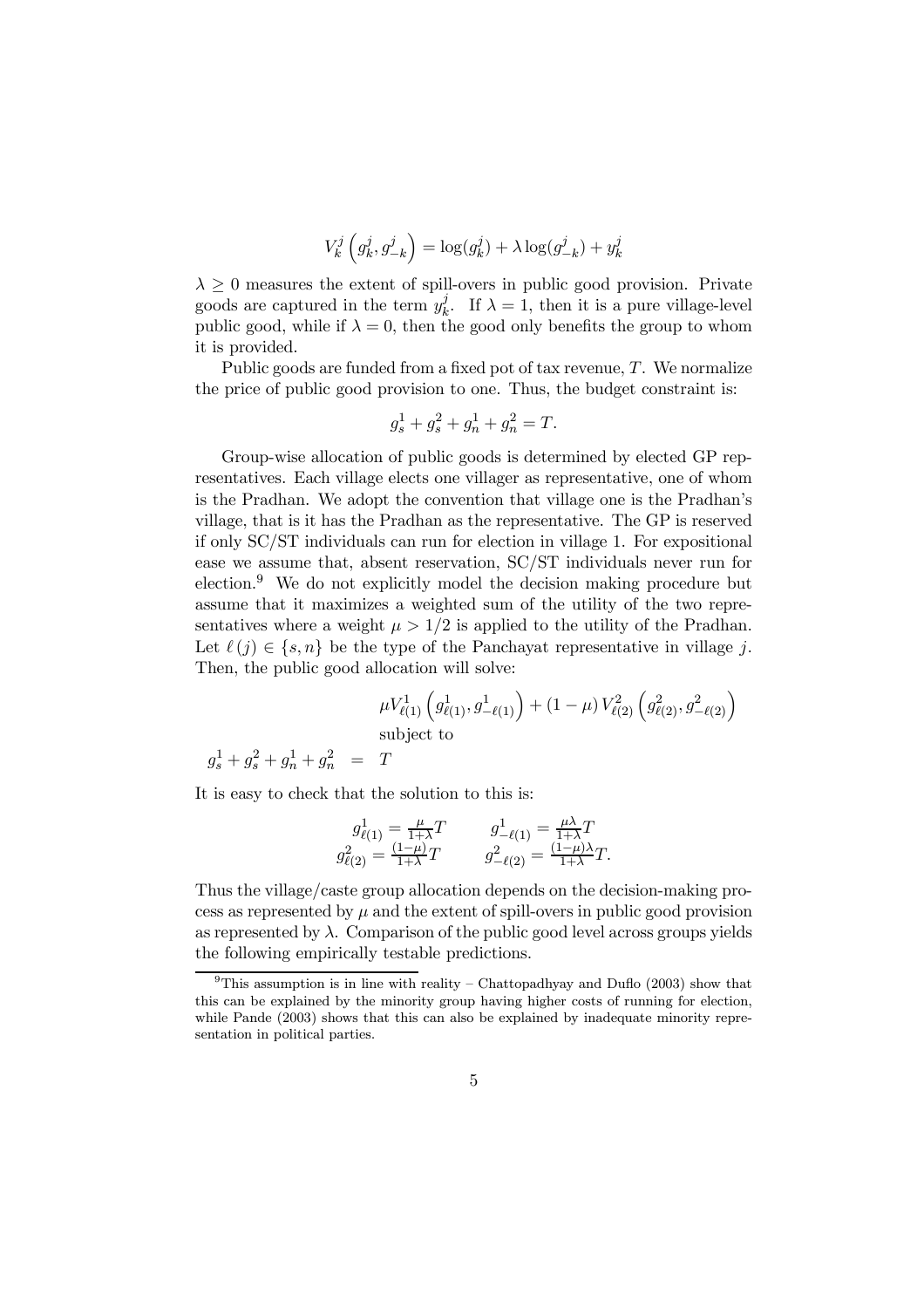Claim 1 Pradhan effects — Relative to non-Pradhan village, public good allocation is higher in Pradhan's village.

**Claim 2** Caste effects – Relative to non  $SC/ST$  group, the public good allocation for the SC/ST group is higher when the GP is reserved.

Claim 3 Spill-overs — The impact of reservation on public good allocation diminishes as spill-overs increase.

## 4 Evidence

In this section we use survey data from India to provide evidence on the impact of Pradhan residence and political reservation on the provision of low and high spill-over public goods.

## 4.1 Data and Survey Design

Our data comes from a survey we conducted in three South Indian states — Andhra Pradesh, Karnataka and Tamil Nadu — between September-November 2002. At this point at least one year had lapsed since the last GP election in each of our sample states.<sup>10</sup> The survey covered 396 villages across 181 GPs in thirty blocks (a block is the administrative unit below a district in a state).<sup>11</sup> Summary statistics are provided in Table 1 (for details of the survey, see Besley, Pande, Rahman and Rao (2003)).

We use information from an independent audit of village facilities to construct an index of GP activity on high spill-over (i.e. village-level) public goods. This index measures whether the GP undertook any construction or improvement activity on within-village roads, drains, street-lights and water sources since the last GP election. The index is normalized to lie between 0 and 1. Roughly 79% of our sample villages experienced GP activism on at least one of these public goods.

We use data from household surveys in a random sub-sample of 193 villages to measure the provision of low spill-over (household) public goods. In every sampled village twenty one household surveys were conducted, of

<sup>&</sup>lt;sup>10</sup>The second round of GP elections in these states occurred in August 2001 in Andhra Pradesh, February 2000 in Karnataka, and October 2001 in Tamil Nadu.

<sup>&</sup>lt;sup>11</sup>The survey was also conducted in Kerala. Kerala, however, has a different administrative structure — for instance, a Kerala Gram Panchayat covers a population of 30,000 as against 5-10,000 in the other states.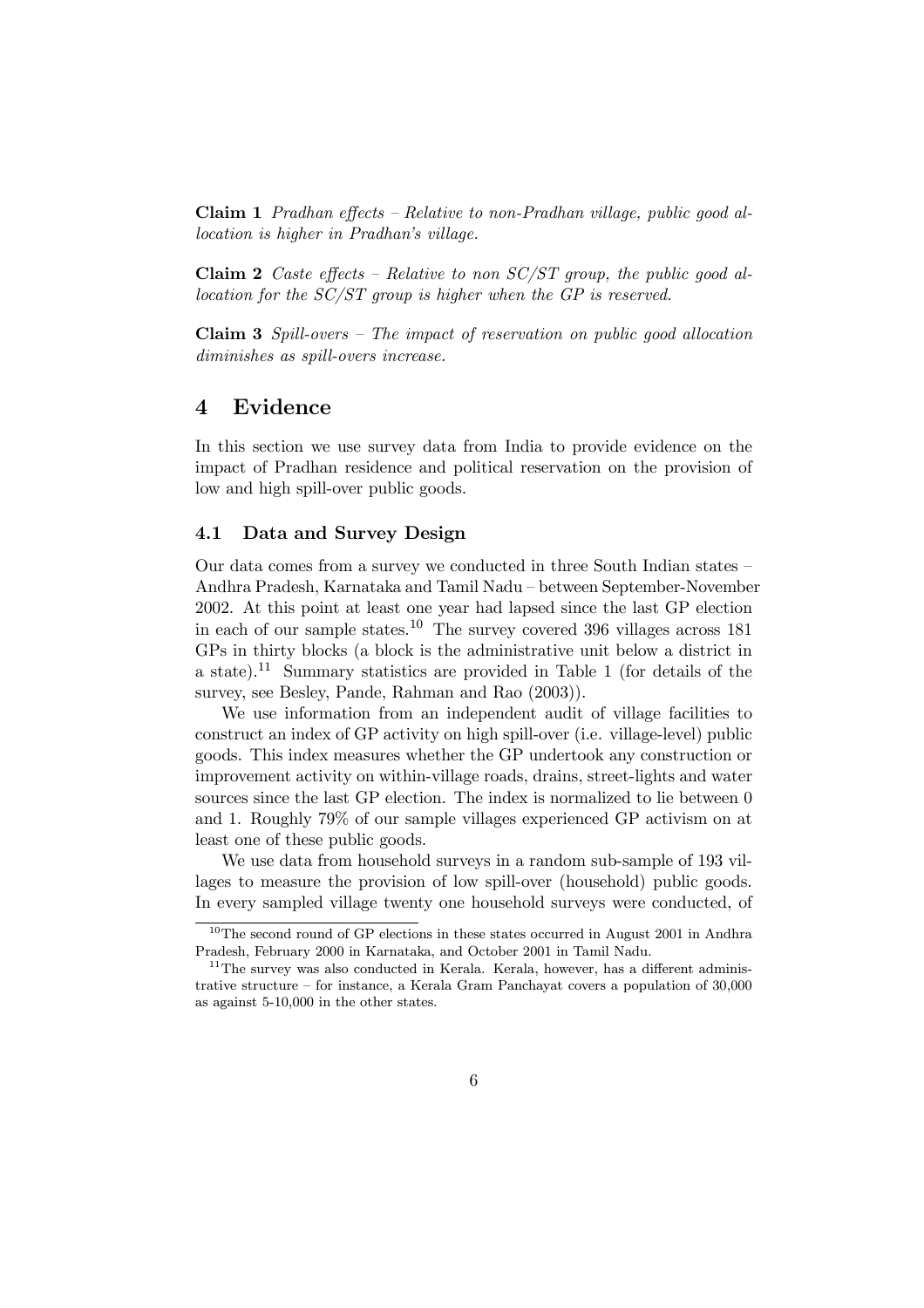which four were with SC/ST households and one was with an elected Panchayat representative.<sup>12</sup> This gives us a total of 4059 households of which 981 were SC/ST. We measure a household's exposure to low spill-over public goods by a dummy which equals one if it had a house or toilet built under a government scheme or if it received a private water or electricity connection via a government scheme since the last GP election. Approximately 7% of the sample households fall in this category.

We are interested in the implications of political reservation and Pradhan proximity for the allocation of high and low spill-over public goods across and within villages. We capture a village's reservation status by a dummy variable which equals one if the village belongs to a GP reserved for SC/ST. We use two dummy variables to measure the political influence of a village — the first equals one if the Pradhan resides in that village, and the second equals one if the GP headquarters are in that village.

## 4.2 Household Level Evidence

Let  $y_{ivq}$  be an indicator variable which equals one if household i in village v in GP g has received a low spill-over public good since the last GP election. We estimate a regression of the form:

$$
y_{ivg} = \alpha_v + \gamma_1 C_{ivg} + \gamma_2 C_{ivg} \times R_g + \gamma_3 C_{ivg} \times P_{vg} + \gamma_4 C_{ivg} \times G_{vg} + \phi X_{ivg} + \varepsilon_{ivg}
$$
\n(1)

where  $C_{i\nu q}$  is a SC/ST dummy,  $R_q$  the SC/ST reservation dummy and  $P_{\nu q}$ and  $G_{vq}$  the Pradhan's village and GP headquarter dummies respectively.  $\alpha_v$  are village fixed effects and  $X_{ivq}$  is a set of household level controls (see notes to Table 2 for details). Inclusion of a village fixed effect implies that we identify the effect of reservation on public good provision solely from within village variation in allocation.

The results are in Table 2, columns (1) through (4). In column (1) we see that, in line with scheme guidelines, household public goods are targeted towards SC/ST households — on average, a SC/ST household is 6 percent more likely to receive such a public good. In column (2) we find that the extent of such targeting is enhanced by living in a reserved GP. Relative to living in a non-reserved GP, living in a reserved GP increases a SC/ST

 $12$ An additional household survey was conducted with the Pradhan if s/he resided in that village, and with a ward member otherwise (in six villages both a ward member and Pradhan interview were conducted).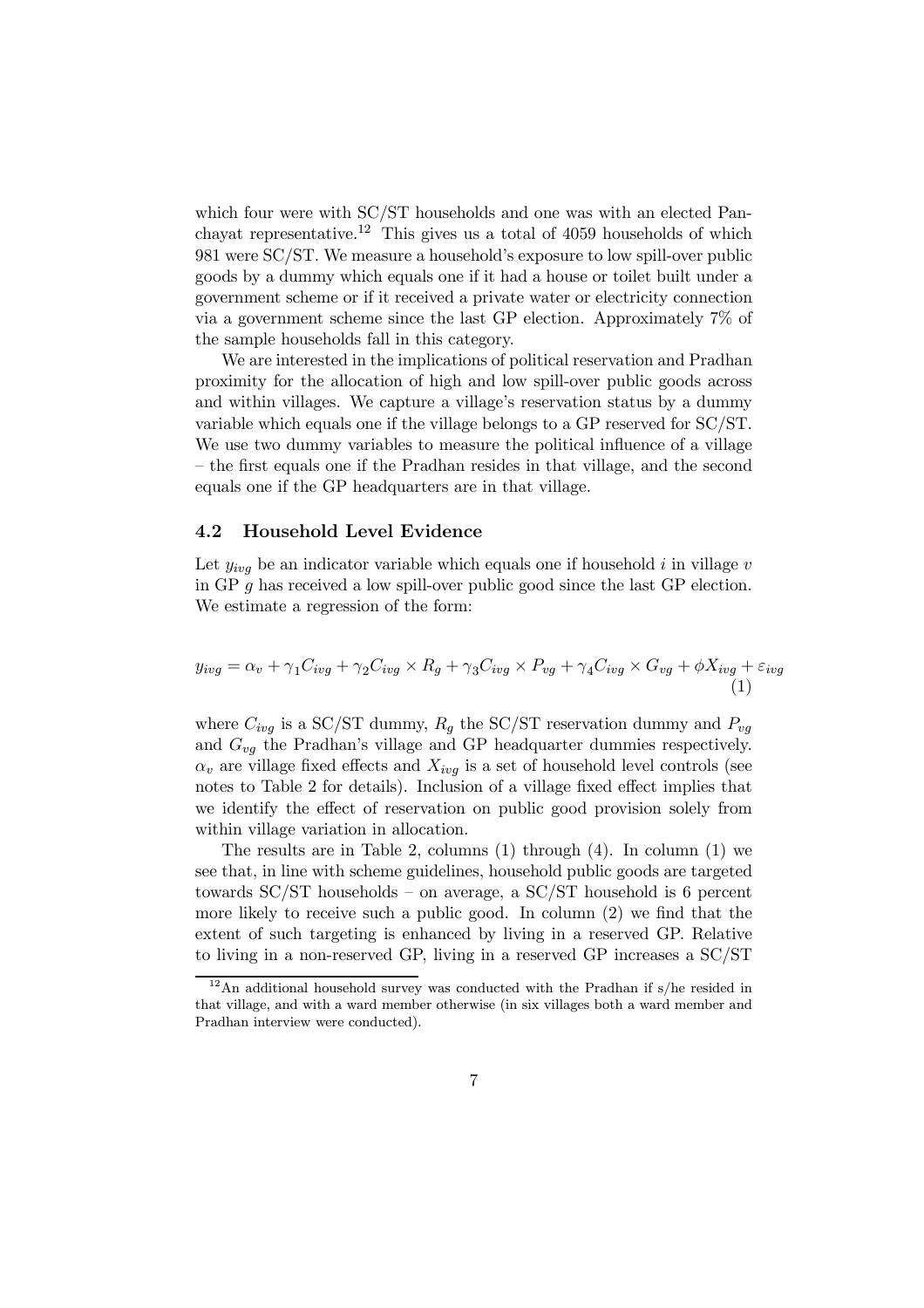household's likelihood of getting such a public good by 7 percentage points. Columns (3) and (4) demonstrate that this effect is robust to including interactions with Pradhan village and GP headquarter, and that neither interactions are significant. This suggests that enhanced targeting of SC/ST households only comes from reservation.

## 4.3 Village Level Evidence

We now turn to the determinants of village-level allocation of public goods. Our model suggests that overall, relative to non-Pradhan villages, the Pradhan's village will be allocated more public goods. The difference in allocation will, however, vary by type of public good. In the case of low spill-over public goods we will expect higher provision of public goods in Pradhan village if the GP is reserved for SC/ST, and lower otherwise. As the spillovers associated with the public good increase the difference between levels of provision in reserved and non-reserved Pradhan villages should diminish. For high spill-over public goods, irrespective of GP reservation status, we should observe higher allocation in Pradhan's village.

To examine these predictions we turn to a village-level analysis. First, to examine the village-level determinants of household public good incidence we recover the village fixed effects from (1) and regress these on village characteristics. Second, to examine the determinants of high spill-over public goods we use our index of GP activism on village public goods.13.

Our empirical model for village level regressions is:

$$
y_{vg} = \alpha_b + \gamma_1 R_g + \gamma_2 P_{vg} + \gamma_3 G_{vg} + \gamma_4 R_g \times P_{vg} + \phi X_{vg} + \varepsilon_{vg}
$$

where  $\alpha_b$  are block dummy variables and  $X_{vg}$  are village level controls. These regressions rely on within-block variation in the explanatory variables for identification purposes.

In our household-level regressions (columns  $(1)-(4)$ ) the village fixed effects were jointly significant. In columns (5) and (6), Table 2 we examine whether village level measures of political power underlie the statistical significance of the village fixed effects. However, none of our measures of political power — whether the Pradhan position is reserved for SC/ST, whether it is the Pradhan's village and/or GP headquarters — affects village-level allocation of household public goods. Household public goods have low spill-overs and are targeted towards SC/ST. Hence we expect non-SC/ST and SC/ST

<sup>&</sup>lt;sup>13</sup>As the public good audit was conducted in every village while household surveys were conducted in only half the villages we have twice as many observations in the latter case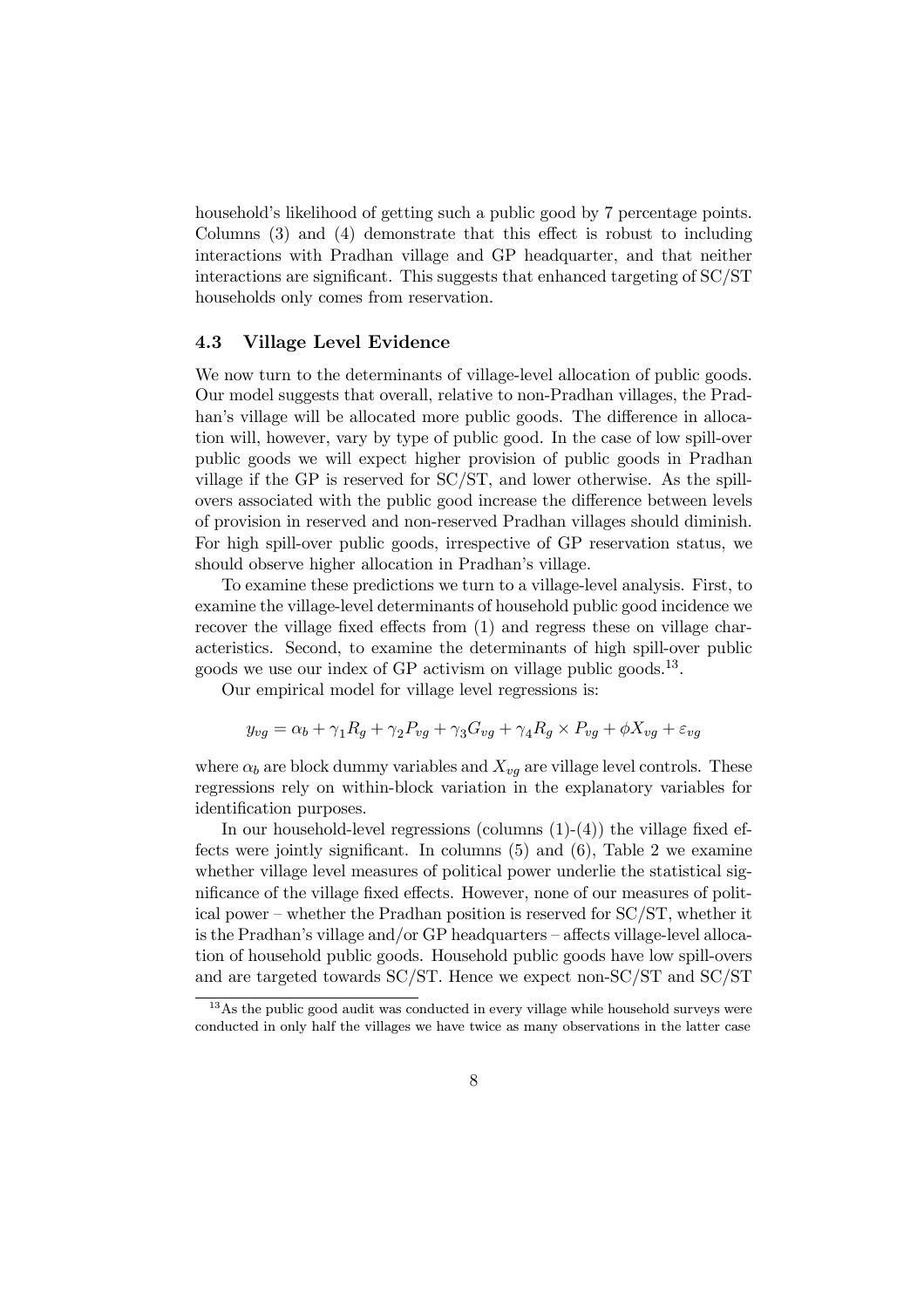Pradhans' to differ in their propensity to allocate resources towards such public goods. Given this, it is unsurprising that the overall incidence of targeted public goods is unrelated to Pradhan's residence. However, it is surprising that this is also the case when the Pradhan position is reserved for SC/ST. It appears that political reservation is relevant for within-village allocation of low spill-over goods but not for overall village allocation.

Columns (7) and (8) consider the village incidence of high spill-over public goods, as measured by the GP activism index. We find that this index is, on average 0.04 points, higher in the Pradhan's village. In term's of our theory, this underlines our assumption that  $\mu$  exceeds one half – so that the Pradhan enjoys agenda setting power in resource allocation. Moreover, the fact that these public goods are high spill-over is consistent with the finding that the reservation status of the GP does not affect the extent of village-level provision.<sup>14</sup>

# 5 Concluding Remarks

This paper takes a preliminary look at resource allocation by elected village governments using data from three Indian states. We motivated the empirical analysis with a simple model of resource allocation based on three aspects — the effect of Pradhan's group identity on policy, the agenda setting powers of the Pradhan and the extent of spill-overs associated with different types of public goods. The evidence speaks to the relevance of these ideas. The results add to a growing body of evidence which looks at decision making at the local level and its impact on the well-being of the poor. However, much remains to be done to gain a complete picture of democracy works in low income contexts.

<sup>&</sup>lt;sup>14</sup>While the effect of being in the Pradhan's village is interesting, we cannot rule out the possibility that the Pradhan's village is politically powerful for reasons other than having the Pradhan.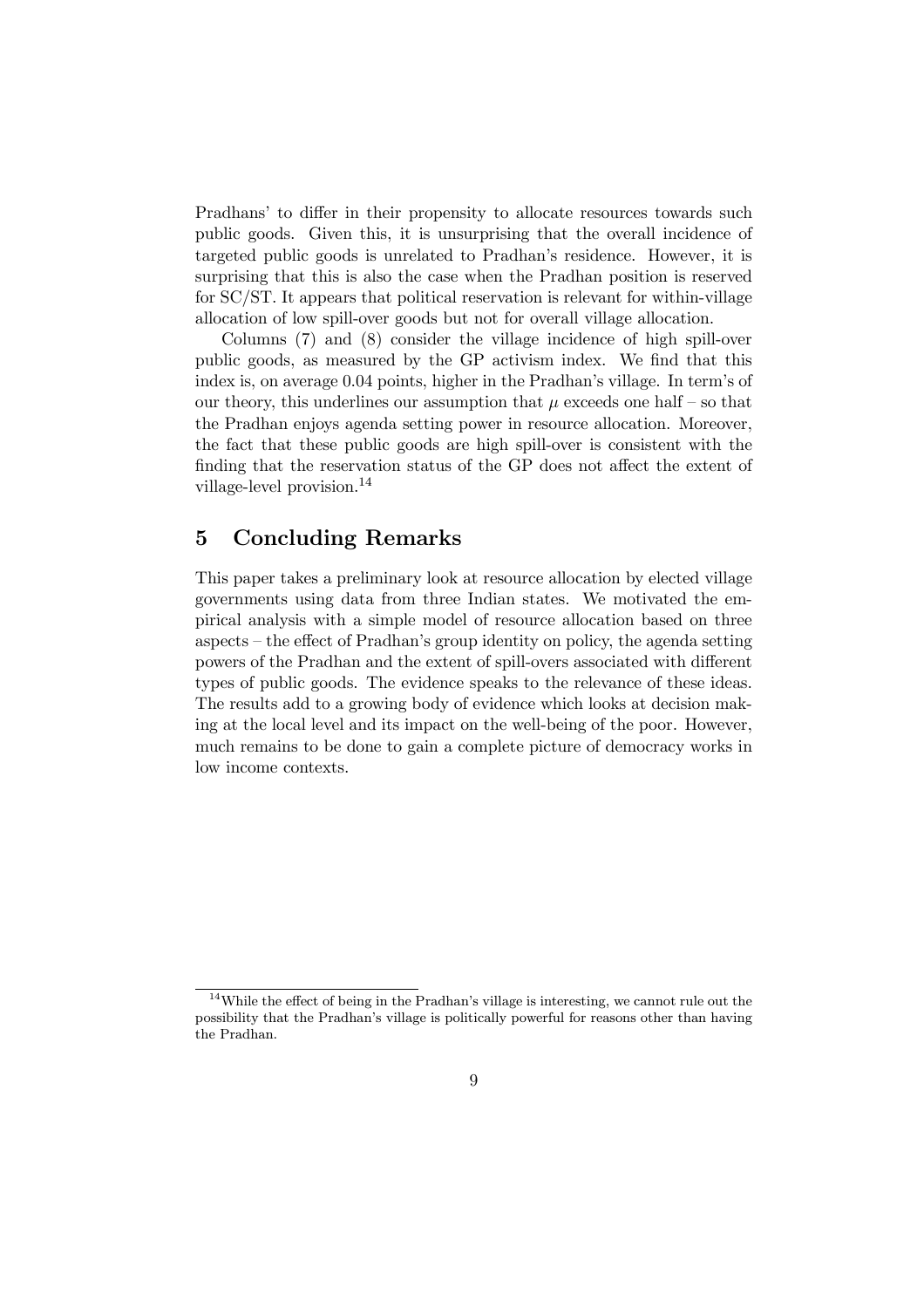# References

- [1] Alesina, Alberto, Reza Baqir and William Easterly, "Public Goods and Ethnic Divisions," Quarterly Journal of Economics, 114(4), 1243-1284.
- [2] Bardhan, Pranab and Dilip Mookherjee, [2000], "Capture and Governance at Local and National Levels," in American Economic Review, Papers and Proceedings.
- [3] Baron, David P., [1993], "Government Formation and Endogenous Parties," American Political Science Review; 87(1), 34-47.
- [4] Besley, Timothy and Stephen Coate, [2003], "Centralized versus Decentralized Provision of Local Public Goods: A Political Economy Analysis," Journal of Public Economics; 87(12), 2611-2637.
- [5] Besley, Timothy, Rohini Pande, Lupin Rahman and Biju Rao, [2003] "Decentralization in India: A Survey of South Indian Panchayats", typescript, LSE.
- [6] Chattopadhyay, Raghabendra and Esther Duflo, [2001], "Women as Policy Makers: Evidence from a India-Wide Randomized Policy Experiment," working paper MIT.
- [7] Chaudhuri, Shubham, [2003], "What difference does a constitutional amendment make? The 1994 Panchayati Raj Act and the attempt to revitalize rural local government in India," typescript, Columbia University.
- [8] Knight, Brian, [2003], "Parochial Interest and the Centralized Provision of Local Public Goods: Evidence from Congressional Voting on Transportation Projects," NBER working paper 9748, forthcoming in the Journal of Public Economics.
- [9] Miguel, Ted and Mary Kay Gugerty [2002], "Ethnic Diversity, Social Sanctions and School Funding in Kenya", typescript, Berkeley.
- [10] Oates, Wallace, [1972], Fiscal Federalism, Harcourt Brace: New York.
- [11] Pande, Rohini, [2000], "Minority Representation and Policy Choices: The Significance of Legislator Identity," American Economic Review; 93(4), 1132-1151.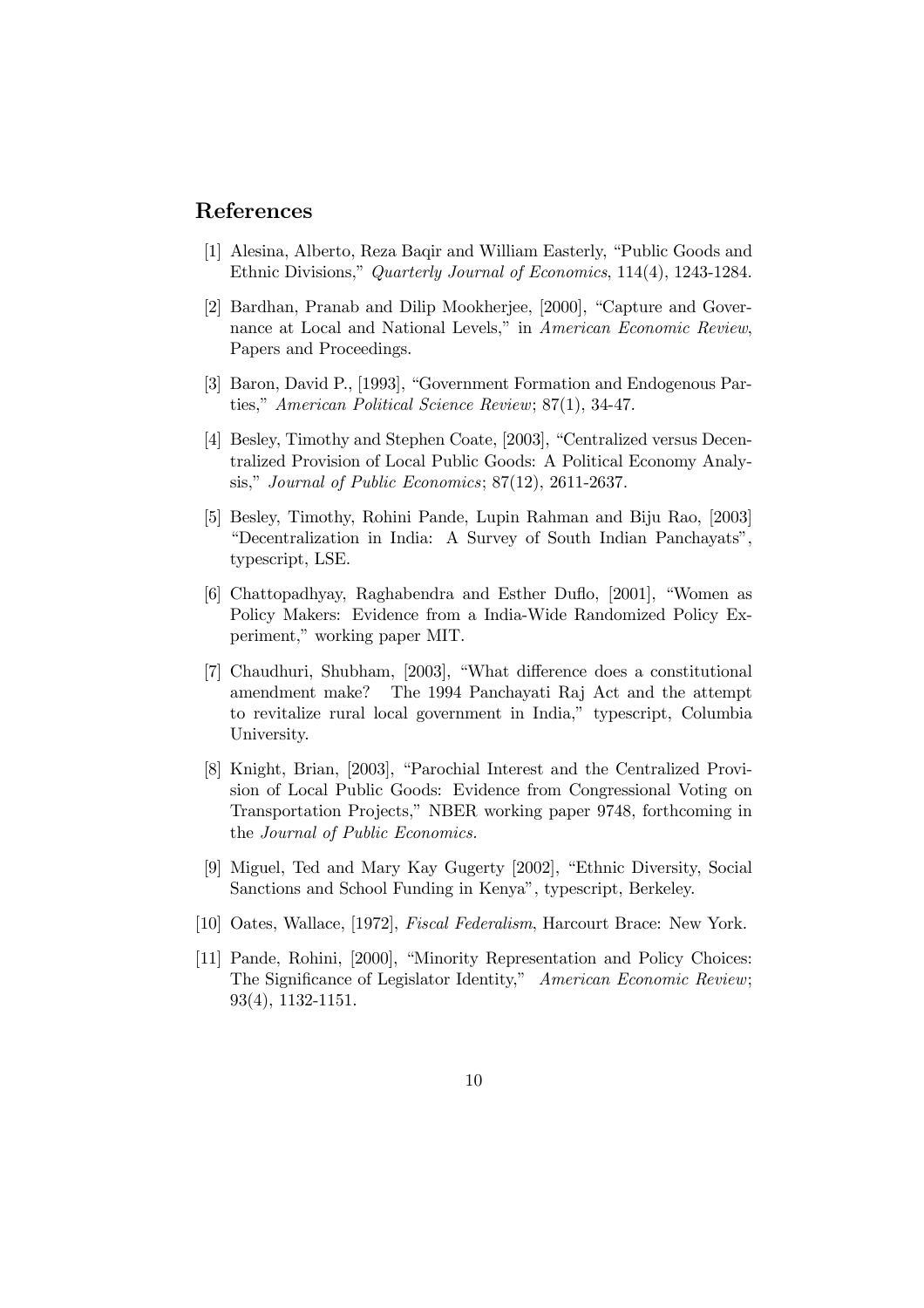- [12] Romer, Thomas and Howard Rosenthal, [1978], "Political Resource Allocation, Resource Allocation and the Status Quo," Public Choice, 33, 27-43.
- [13] Weingast, Barry, Kenneth Shepsle, and C. Johnsen, [1981], "The Political Economy of Benefits and Costs: A Neo-classical Approach to Distributive Politics," Journal of Political Economy, 89, 642-64.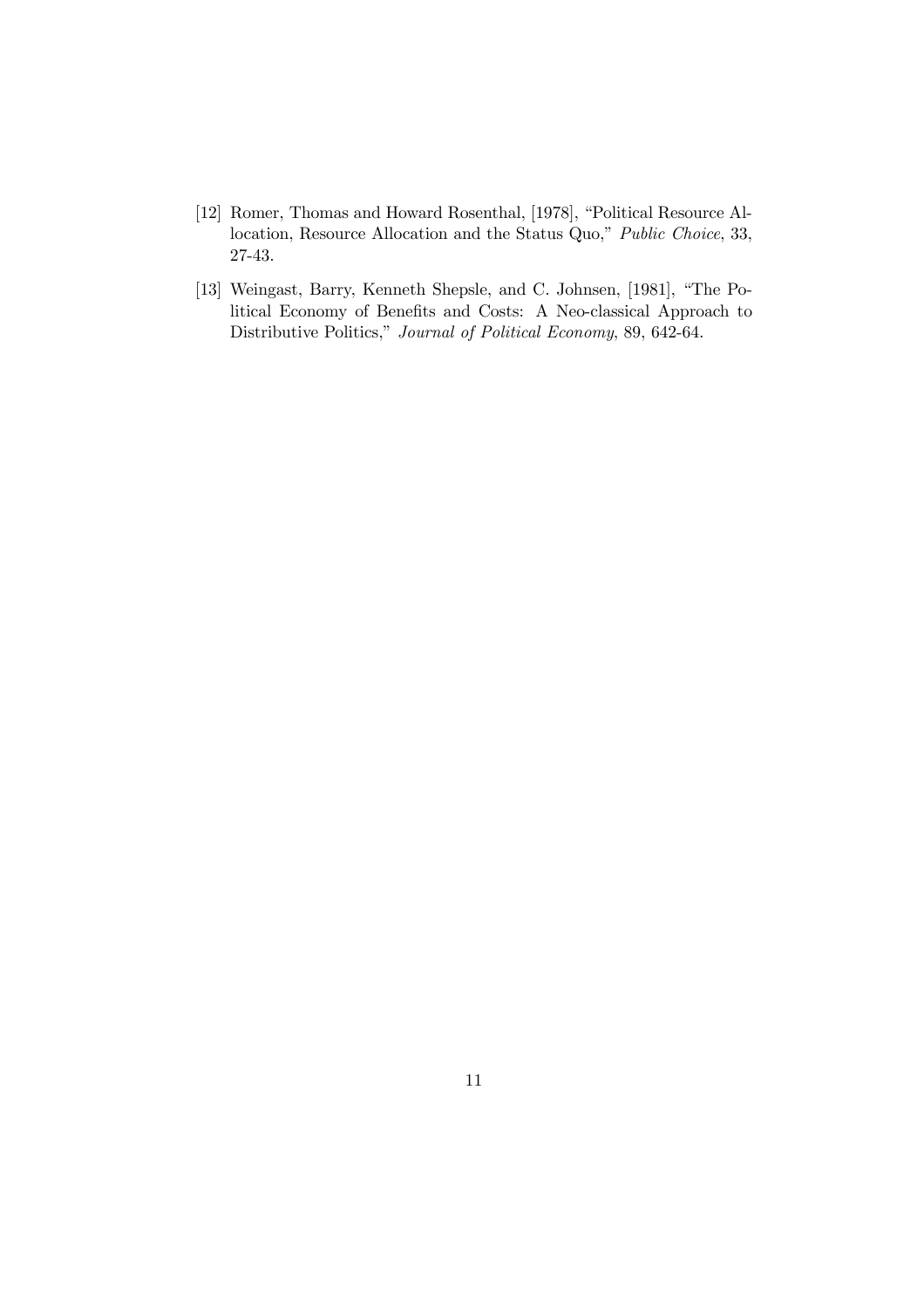| <b>Household Level Data</b>                | Mean   | S.d.     |
|--------------------------------------------|--------|----------|
| <b>Targeted Schemes</b>                    | 0.072  | [0.258]  |
| <b>SC/ST Household</b>                     | 0.242  | [0.428]  |
| SC/ST Household*Pradhan reserved for SC/ST | 0.066  | [0.248]  |
| SC/ST Household*Pradhan Village            | 0.098  | [0.297]  |
| SC/ST Household*GP headquarters            | 0.074  | [0.261]  |
| Muslim                                     | 0.044  | [0.205]  |
| Christian                                  | 0.009  | [0.096]  |
| Elected Officials' Household               | 0.049  | [0.216]  |
| SC/ST*Elected Officials' Household         | 0.010  | [0.100]  |
| <b>Proportion Landless</b>                 | 0.312  | [0.463]  |
| Age of Household Head                      | 48.001 | [14.623] |
| Whether Household Head Literate            | 0.636  | [0.481]  |
| <b>Household Size</b>                      | 5.336  | [2.386]  |
| Proportion Household Farmers               | 0.673  | [0.469]  |
| <b>Village Level Data</b>                  |        |          |
| Non-Targeted Schemes                       | 0.443  | [0.315]  |
| Proportion SC/ST Households                | 0.298  | [0.255]  |
| Pradhan Village                            | 0.421  | [0.494]  |
| Pradhan reserved for SC/ST                 | 0.210  | [0.408]  |
| Pradhan Village*Pradhan reserved for SC/ST | 0.094  | [0.292]  |
| GP headquarters                            | 0.367  | [0.482]  |
| Log Total Population                       | 7.266  | [0.971]  |
| Log Village Area                           | 6.375  | [0.978]  |
| Proportion Area Irrigated                  | 0.137  | [0.150]  |
| <b>Proportion Landless</b>                 | 0.304  | [0.248]  |
| Literacy Rate                              | 0.342  | [0.133]  |
| Distance From Nearest Town                 | 19.435 | [15.612] |
| Male Agricultural Wage Rate                | 48.023 | [11.950] |